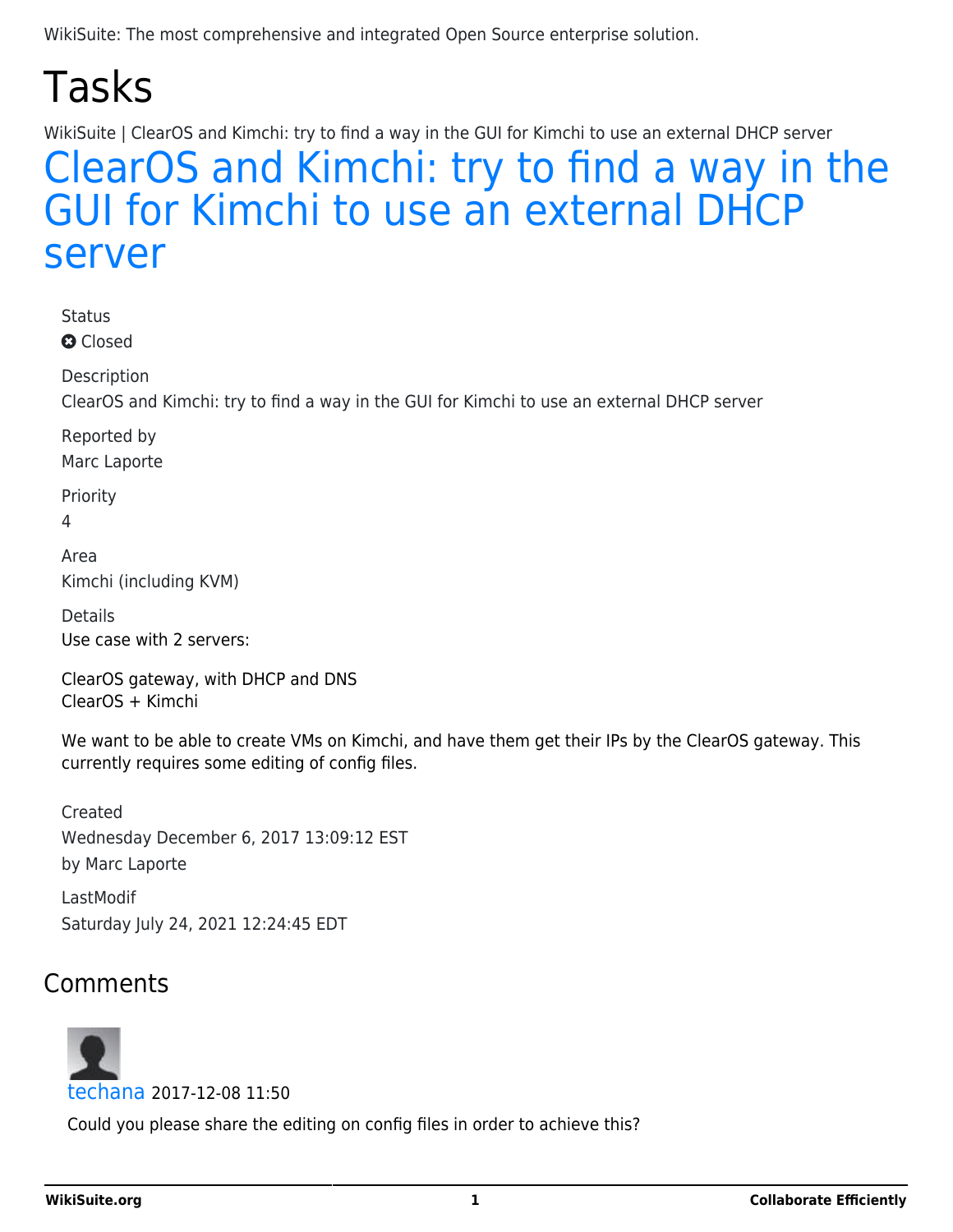Thank you.



[Marc Laporte](https://wikisuite.org/user8) 2017-12-08 13:23

Here is a config that worked once upon a time. It likely still does.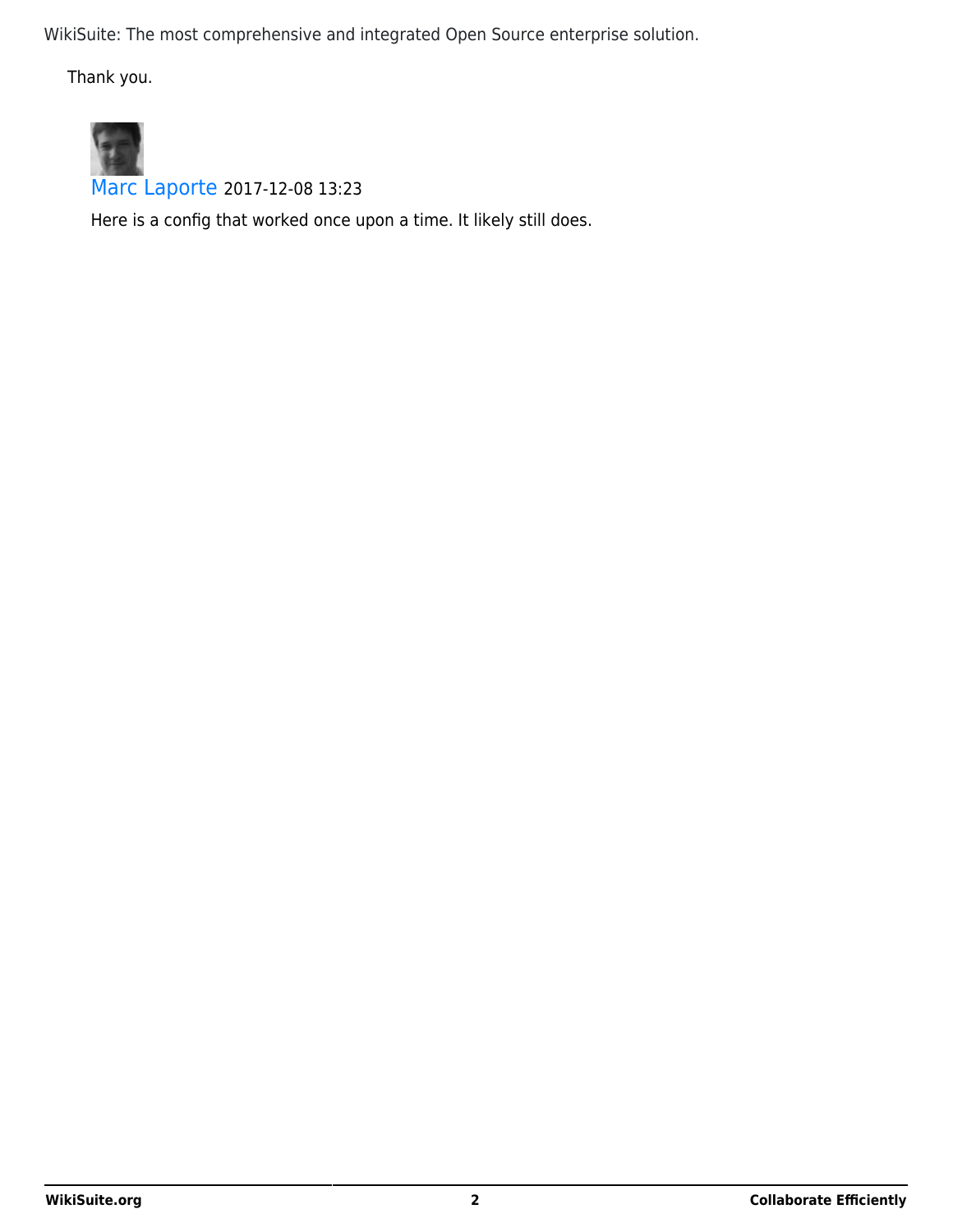```
/etc/clearos/network.conf
# Network interface roles
EXTIF="ppp0"
LANIF="br0"
/etc/sysconfig/network-scripts/ifcfg-eth1
DEVICE=eth1
TYPE="Ethernet"
ONBOOT=yes
USERCTL=no
BRIDGE=br0
/etc/sysconfig/network-scripts/ifcfg-br0
DEVICE=br0
TYPE=Bridge
BOOTPROTO=static
ONBOOT=yes
IPADDR=192.168.71.1
NETMASK=255.255.255.0
DNS1=192.168.71.1
/etc/libvirt/qemu/networks/default.xml
<! -WARNING: THIS IS AN AUTO-GENERATED FILE. CHANGES TO IT
ARE LIKELY TO BE
OVERWRITTEN AND LOST. Changes to this xml configuration
should be made using:
  virsh net-edit default
or other application using the libvirt API.
-->
<network>
  <name>default</name>
  <uuid>06b01660-5898-4a65-aaaf-be9827a44e10</uuid>
  <forward mode='bridge'/>
  <bridge name='br0'/>
</network>
[root@gw networks]#
```
I'll later get you the one currently in production